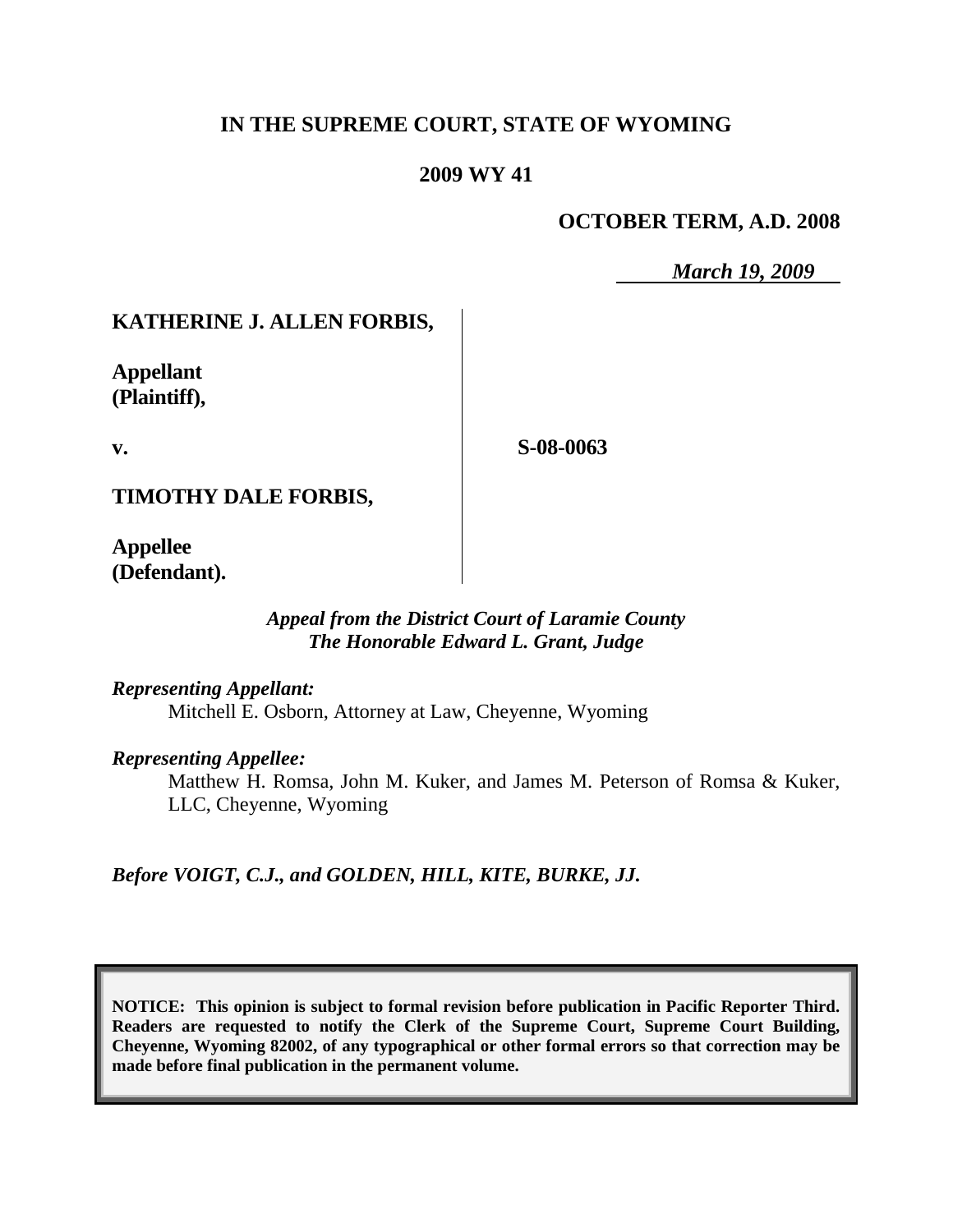**GOLDEN**, Justice.

[¶1] Appellant Katherine J. Allen Forbis (Wife) seeks review of the district court's divorce decree which ended her marriage to Timothy Dale Forbis (Husband). Wife asserts error in the district court's division of the marital property. We affirm.

### **ISSUES**

[¶2] Wife presents these issues for our review:

I. Did the Trial Court abuse its discretion by unilaterally rescinding its award from the Bench to he [sic] Appellant of the \$14,000.00 Boat, along with other assets, after the conclusion of the Trial?

II. Did the Trial Court abuse its discretion by failing to award the Appellant a judgment against the Appellee for the \$16,000.00 premarital funds she held for her children which were absconded by Appellee during the marriage?

## **FACTS**

[¶3] The parties were married in July of 2001. This was Wife's second marriage and Husband's third marriage. The parties both owned premarital real property and, shortly after their marriage, they purchased a marital home. During the course of the marriage, Husband operated a real estate management company known as TD Real Estate, LLC, and Wife operated a home repair and remodeling business known as TD Repair, LLC, performing work primarily for TD Real Estate, LLC. The parties also invested in rental real estate through J & F Investments, LLC,  $^1$  a business in which Husband and Wife each owned a twenty-five percent interest, and acquired several vehicles and a Crestliner boat.

[¶4] The marriage eventually broke down and, in October 2006, Wife filed a complaint for judicial separation. Husband responded to Wife's complaint and counterclaimed for a divorce. The parties were unable to reach an agreement concerning the marital property, and a bench trial was held on September 24, 2007. At the conclusion of the trial, the district court announced its decision from the bench. Among other things, the district court awarded to Husband the marital home, his premarital home, TD Real Estate, LLC,

<sup>&</sup>lt;sup>1</sup> Throughout the record, the parties, as well as the district court, refer to this business as J & F Investments, LLC; however, the Articles of Organization filed with the Wyoming Secretary of State indicate the name of the business is J & F Family Properties, LLC.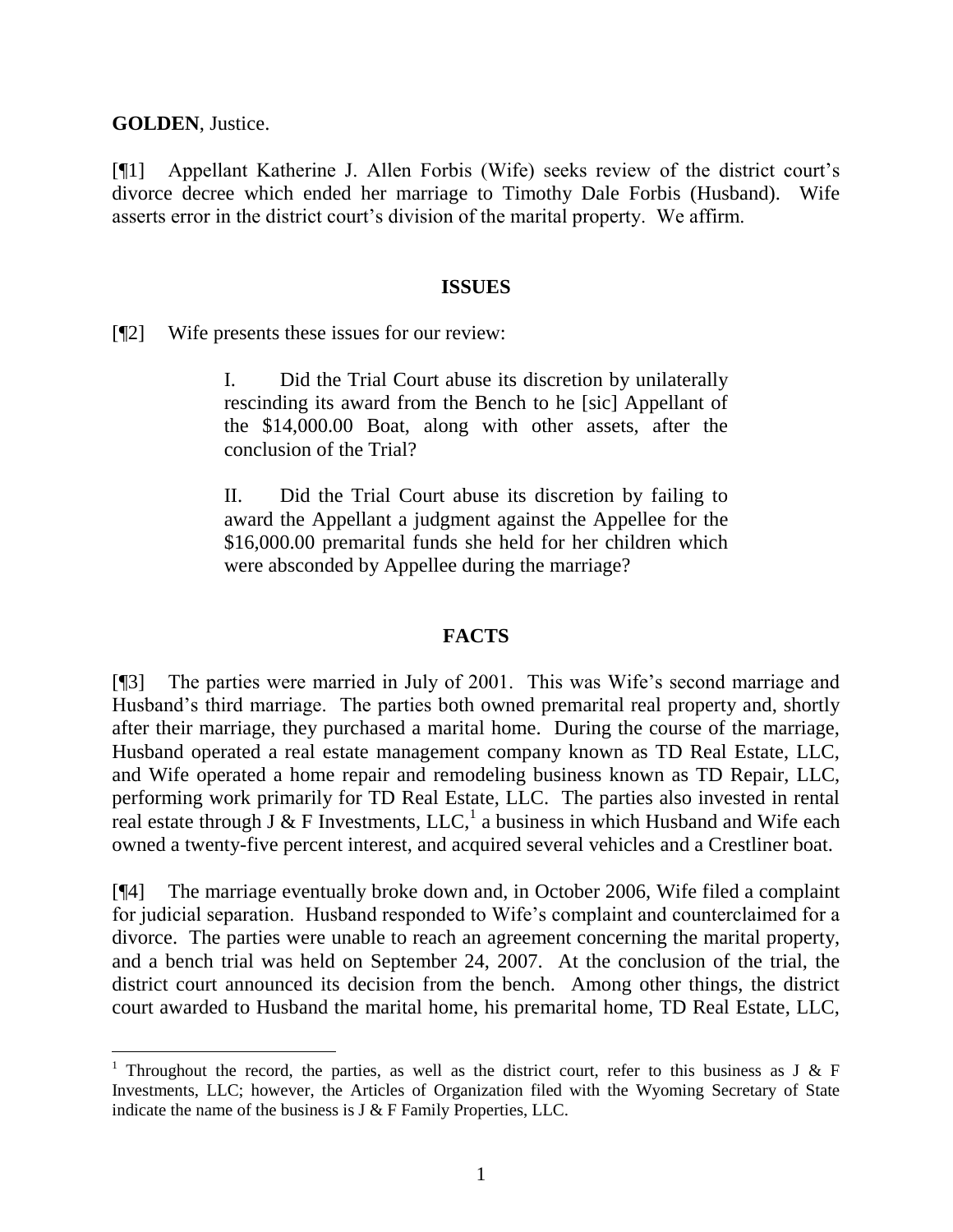and two vehicles. The district court awarded to Wife her premarital home, the parties' interest in J & F Investments, LLC, the Crestliner boat, and two vehicles. Two days later, on September 26, the district court sent a letter notifying the parties that it had erred in its oral pronouncement concerning the Crestliner boat. The district court stated that it had intended to award the boat to Husband, instead of Wife. A divorce decree was entered reflecting the district court's decision. Wife timely appealed.

#### **STANDARD OF REVIEW**

[¶5] The division of marital property is within the trial court's sound discretion. *Hall v. Hall*, 2005 WY 166, ¶ 5, 125 P.3d 284, 286 (Wyo. 2005); *DeJohn v. DeJohn*, 2005 WY 140, ¶ 11, 121 P.2d 802, 807 (Wyo. 2005); *Hoffman v. Hoffman*, 2004 WY 68, ¶ 9, 91 P.3d 922, 925 (Wyo. 2004). We afford the trial court considerable discretion to structure a distribution scheme appropriate to the peculiar circumstances of the case, and we will not disturb its determination absent clear grounds demonstrating that the court abused its discretion. *Hoffman*, ¶ 9, 91 P.3d at 925. The ultimate question in determining whether an abuse of discretion occurred is whether the trial court could reasonably conclude as it did. *Id.*, ¶ 10, 91 P.3d at 925. We will find an abuse of discretion when the property disposition shocks the conscience of the Court and appears to be so unfair and inequitable that reasonable people could not abide it. *Hall*, ¶ 5, 125 P.3d at 286; *Mann v. Mann*, 979 P.2d 497, 500 (Wyo. 1999).

#### **DISCUSSION**

[¶6] Wife first contends the district court erred in unilaterally rescinding its award of the Crestliner boat to her and awarding it to Husband. Wife asserts that the district court clearly intended, as reflected in its oral pronouncement, that she should have the boat. She claims the district court's subsequent decision to award the boat to Husband was the result of a mistake by the district court concerning the marital assets, and she urges this Court to correct the divorce decree to reflect the district court's oral pronouncement. Husband counters that the district court's decision was not the product of a mistake but was a result of the exercise of sound discretion. Husband further contends the district court's oral pronouncement was not a final order and, consequently, the district court had the authority to modify its division of the marital property. We agree with Husband.

[¶7] Our review of the record reveals no evidence supporting Wife's claim that the district court's decision to award the boat to Husband was premised on a mistake concerning the marital assets. Nor do we find any record support for Wife's assertion that the district court clearly intended for her to receive the boat. The record reflects the district court simply misstated its intention regarding the boat in announcing its decision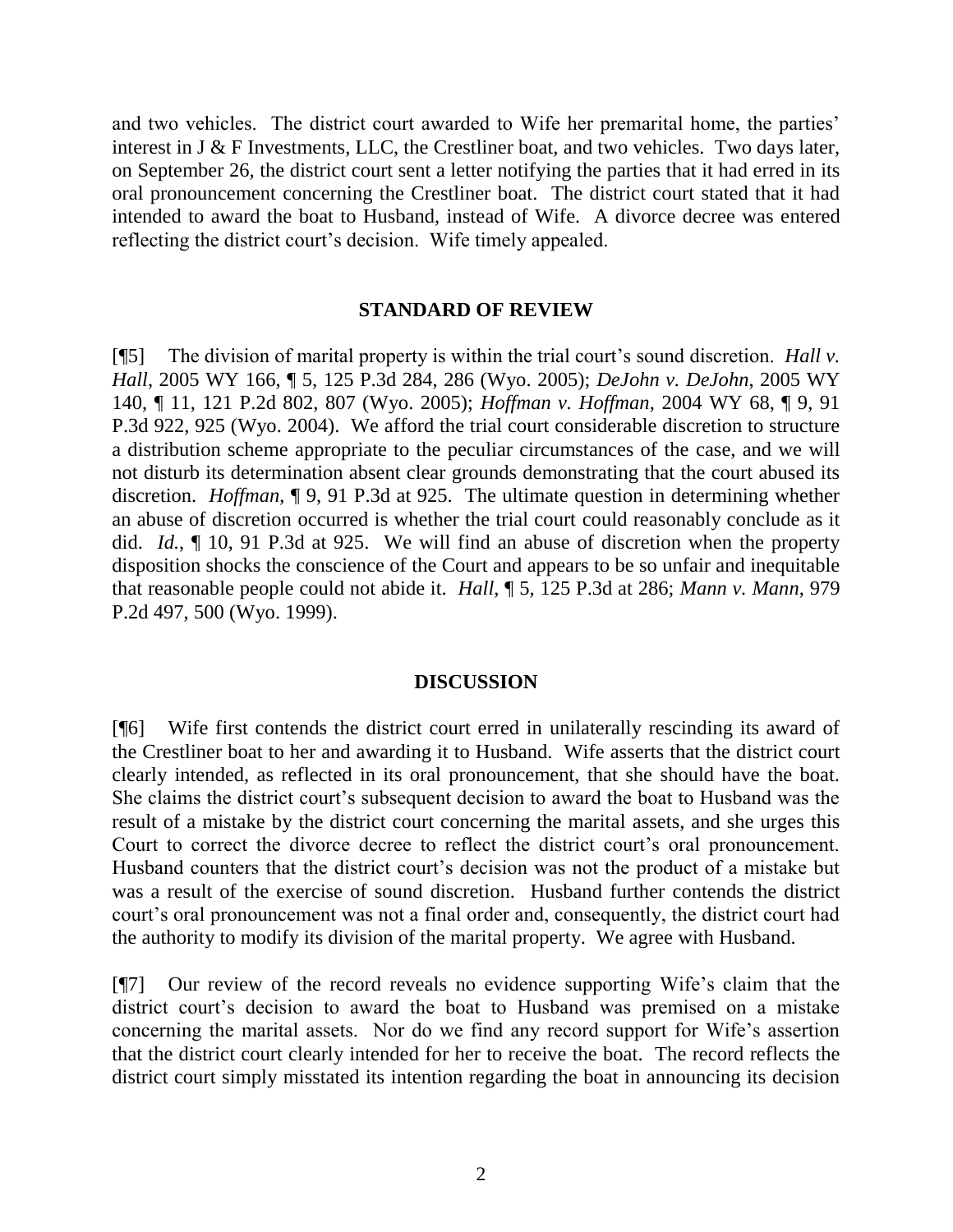from the bench. In its letter to the parties, the district court made clear it had intended to award the boat to Husband and had, instead, erroneously awarded the boat to Wife.

[¶8] Further, the district court was not bound by its oral pronouncement concerning the disposition of the boat, as Wife contends. We have previously held that a district court may, in the exercise of its discretion, modify its decision regarding the marital assets until entry of the divorce decree. *Madigan v. Maas*, 2005 WY 91, ¶ 11, 117 P.3d 1194, 1197 (Wyo. 2005); *Broadhead v. Broadhead*, 737 P.2d 731, 733 (Wyo. 1987). Here, the district court simply exercised that discretionary authority to correct its earlier erroneous oral ruling to reflect its intention regarding the boat. Under the circumstances, we cannot conclude the district court abused its discretion.

[¶9] In her second issue, Wife faults the district court for not awarding her a judgment against Husband for \$16,000.00 in premarital funds. As best we can discern from the record, Wife invested \$3,800.00 of premarital inheritance money in J  $\&$  F Investments, LLC, to purchase a four-plex. J  $\&$  F Investments, LLC, later sold the four-plex, and Husband and Wife received \$32,000.00 in proceeds. Husband used the total proceeds to pay off debt incurred by TD Real Estate, LLC. Wife's complaint concerns what she contends is her share of the sale proceeds Husband expended.

[¶10] Our review of this issue is inhibited by Wife's failure to identify any factual or legal grounds upon which her claimed entitlement is based. Wife's argument consists solely of isolated excerpts from the trial transcript and a naked assertion that the district court "abuse[d] its discretion by not awarding to [her] the \$16,000.00 she would have realized upon the sale of the real estate." We have consistently refused to consider claims not supported by cogent argument or citation to pertinent legal authority. *Dunsmore v. Dunsmore*, 2007 WY 202, ¶ 27, 173 P.3d 389, 394 (Wyo. 2007); *Odegard v. Odegard*, 2003 WY 67, ¶ 29, 69 P.3d 917, 925 (Wyo. 2003). We decline to deviate from that rule in this instance.

[¶11] As a final matter, Husband requests that we award him attorney fees and costs pursuant to W.R.A.P. 10.05 for having to defend against what he claims is a frivolous appeal. Sanctions under Rule 10.05 are not generally available where, as here, an appeal challenges a trial court's discretionary ruling. *Donnelly v. Donnelly*, 2004 WY 72, ¶ 24, 92 P.3d 298, 308 (Wyo. 2004); *Dorsett v. Moore*, 2003 WY 7, ¶ 14, 61 P.3d 1221, 1225 (Wyo. 2003). Although we have departed from this general rule in the past, *see Montoya v. Navarette-Montoya*, 2005 WY 161, ¶ 9, 125 P.3d 265, 269 (Wyo. 2005); *Barnes v. Barnes*, 998 P.2d 942, 946 (Wyo. 2000), we do not consider sanctions appropriate in this case. We therefore deny Husband's request for attorney's fees and costs.